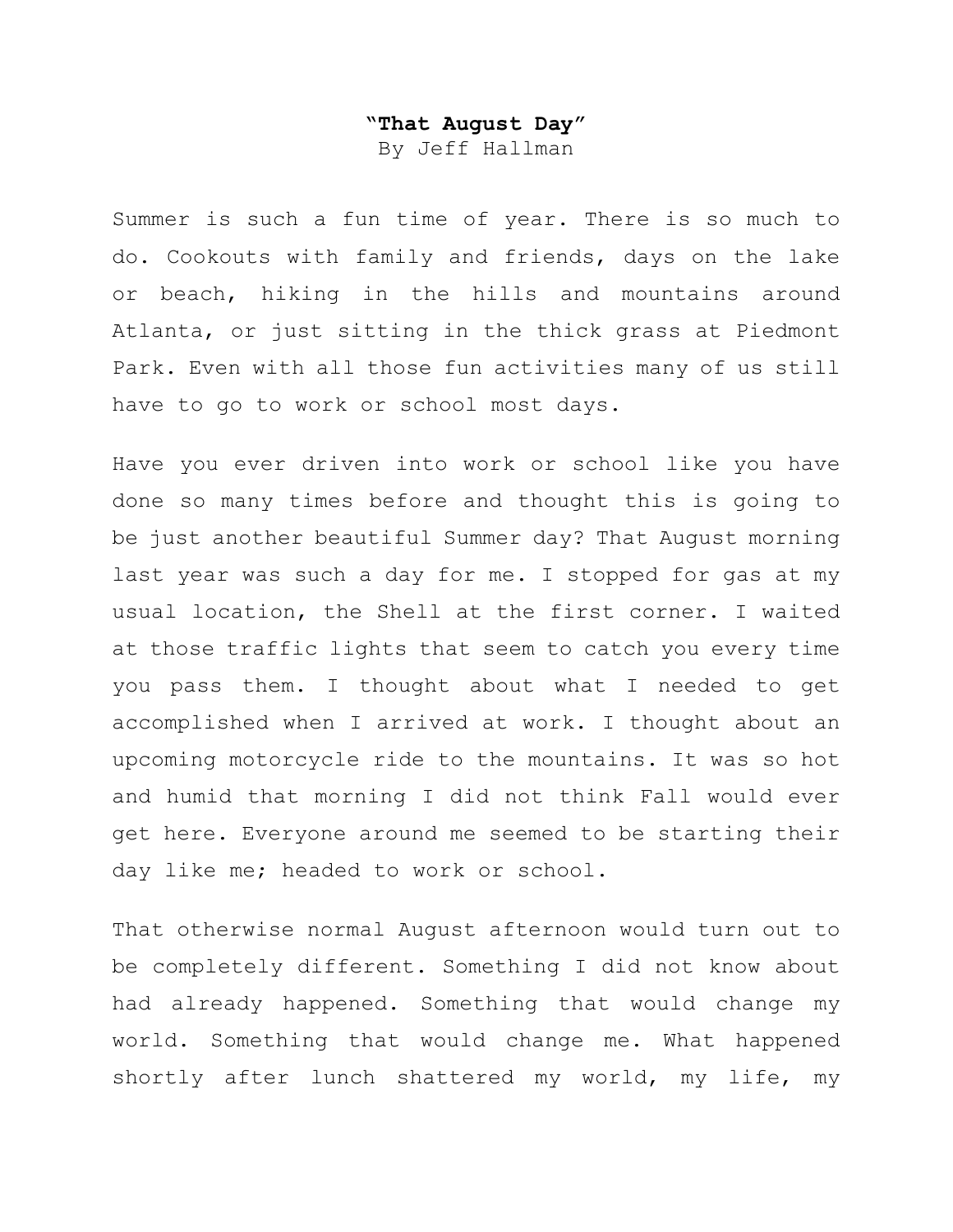future. Shattered is such an insignificant word to me now. We could try devastated, crushed, horrified, and wrecked. They all fall so short of the feeling I was about to experience. I am back there in that unexplainable emotion right now just telling you this story but I need to tell this story for you and for me.

That afternoon my world just stopped. Think about that for a moment. You leave that very seat you are sitting in right now and walk out of this room and you find out your life has changed forever in a way you don't have the courage to even imagine. Just you. No one else's world has change but yours.

It was as if a person had transported me to a different place. A place I was not familiar with. A place I was not familiar with. The people seemed different, the day was different, and everything just that morning was so familiar was now so strange. This was now a place I didn't know how to be me anymore or what to do next. Even more strange was that everyone else around me was not there with me. They were there. I was just not with them. I wanted to go back, right now, this second but I couldn't find a way. I just kept getting further and further away.

I had spent my whole life planning and plotting my future and life's course. There had been set backs of course but I was in control. I thought. I would never had planned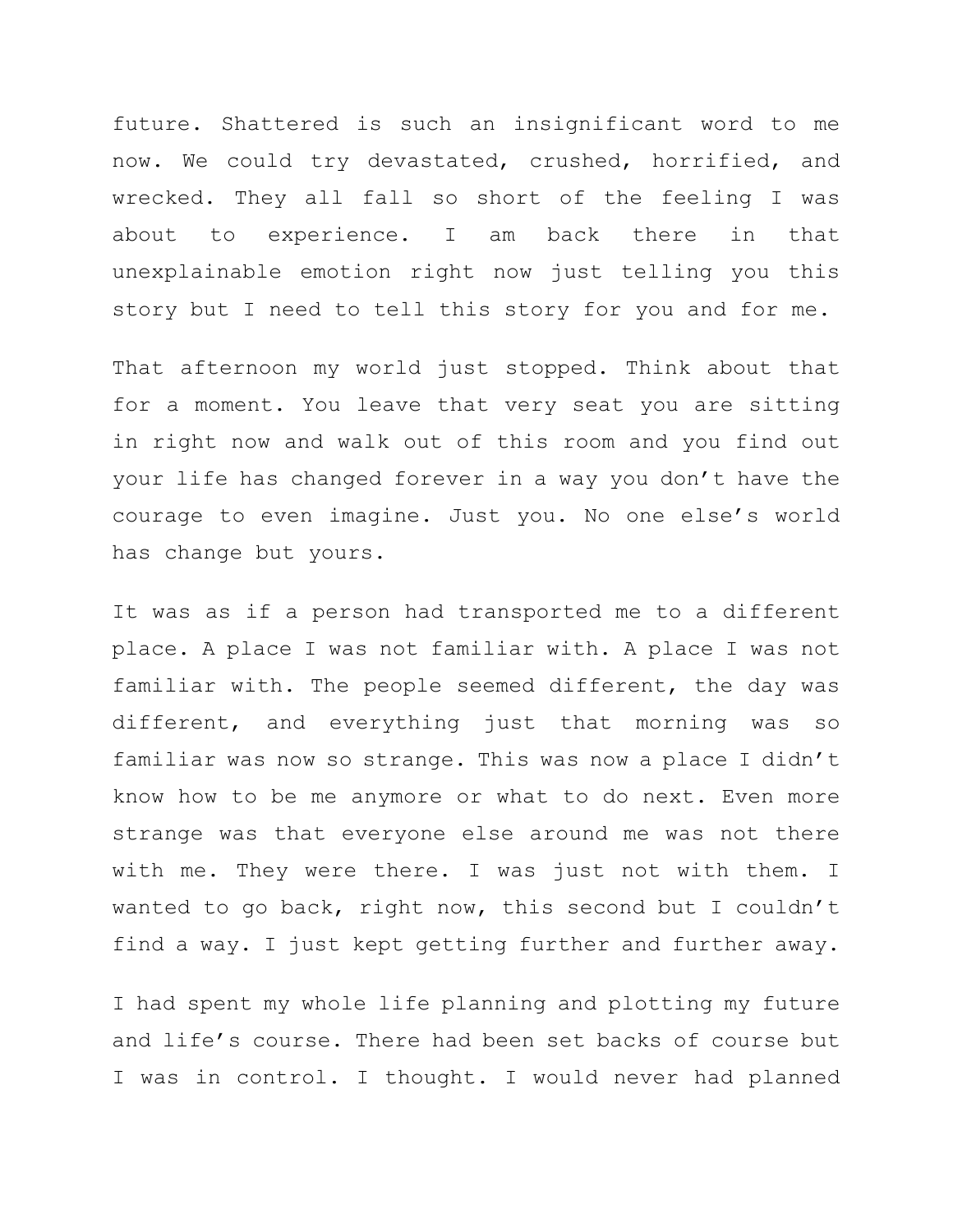for this nor would I ever had wanted to consider it a possibility. It was so unbelievable and alien to me. I could no more have planned for this day than I could have completely understood the creation of the universe. But here I was. The clock was already counting down.

It happened so quickly. I had gone to the only empty office I could find in the building I work here on campus. There was nothing in that office. Just me, the carpet, the walls, and the phone in my hand. I went there because I received a strange and concerning call at my desk a few minutes earlier. Most of us have gotten calls like that. They make us take immediate notice. We go into a triagelike mode until we can sort it out. So that's what I did. I went somewhere to have more privacy. The next call. I still have to mentally remove myself from the story just to be able to tell it. I'm doing that right now. It happened when a voice on the phone, a voice I did not know said very emphatically, very bluntly, "Leah is deceased".

Right now think of a childhood memory. Why do you remember it? You remember it because we retain the clearest memory of the most emotional events in our lives, both happy and sad. This one for me will always be the clearest.

I still hear those three words right now exactly as I did that August afternoon with the same fidelity. Stop Jeff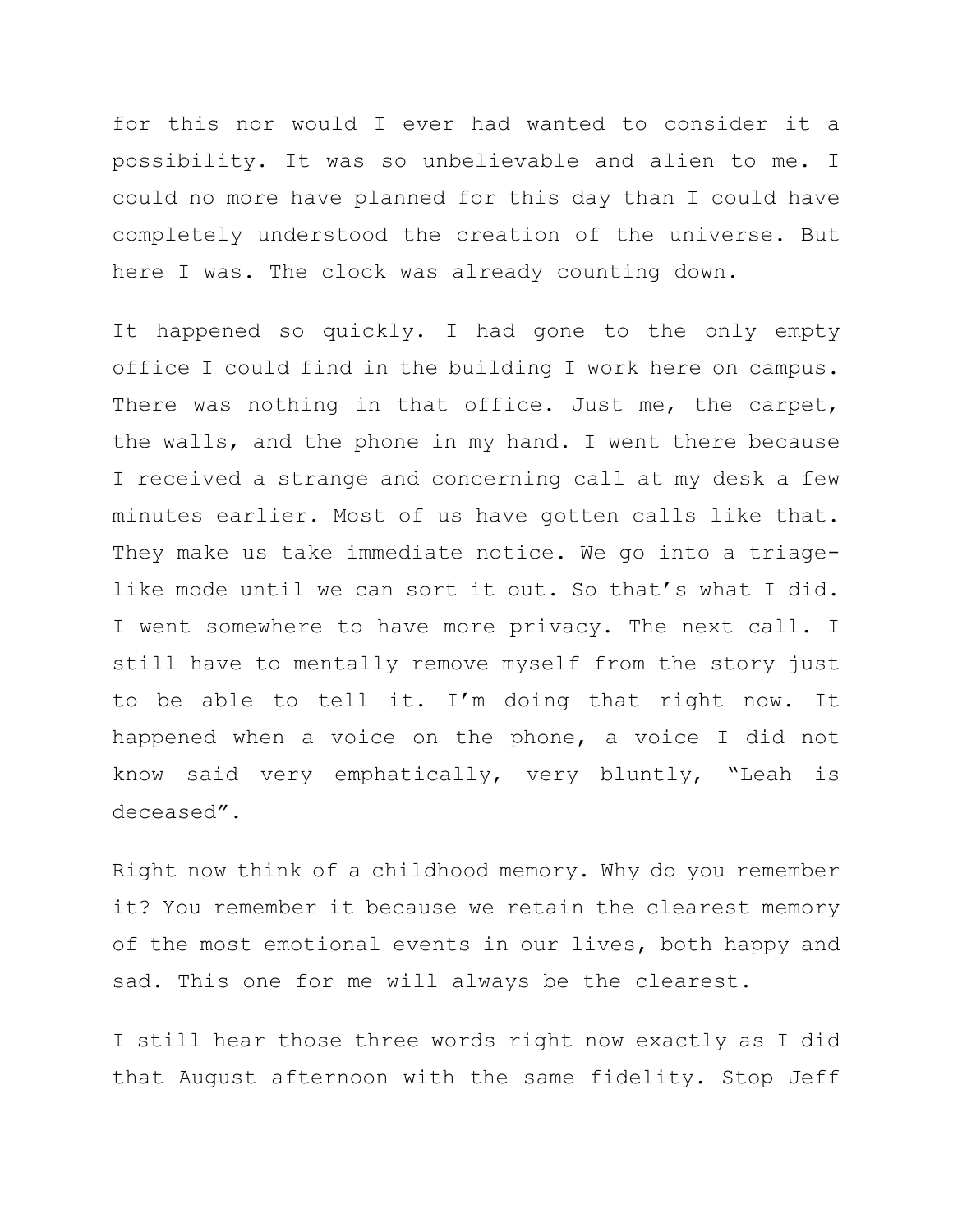don't do it. Don't think about it. Those three words are so traumatic to me that thinking about them at this moment or any moment since then makes me want to just stop. Stop being here; stop being me. But that's not an option, at least not an option I am willing to consider.

My daughter took her life at just the time I thought she had figured out her plan for the future. I had always said "everyone needs a plan". This all felt like a cruel setup. I had been concerned for the futures of all my daughters just as any parent might be. She was not different except maybe her journey to a plan had been a little less straight. Leah had a heightened since of emotional connection with the world around her. She was a sponge for everyone's emotional pain while disregarding her own. This was a gift she had but it was also a burden. More of a burden than I could have realized. Leah was so brilliant in her analysis of the human condition we find ourselves living in today. We would talk at length about esoteric subjects that I enjoyed but knew no one else even wanted to consider. She did and I just knew that the world would be a better place with her in it.

Each one of my daughters had to navigate the life decisions of early adulthood not unlike most their age. Leah was no different and she was so much like me that I knew she would figure it out. And she did; for a moment.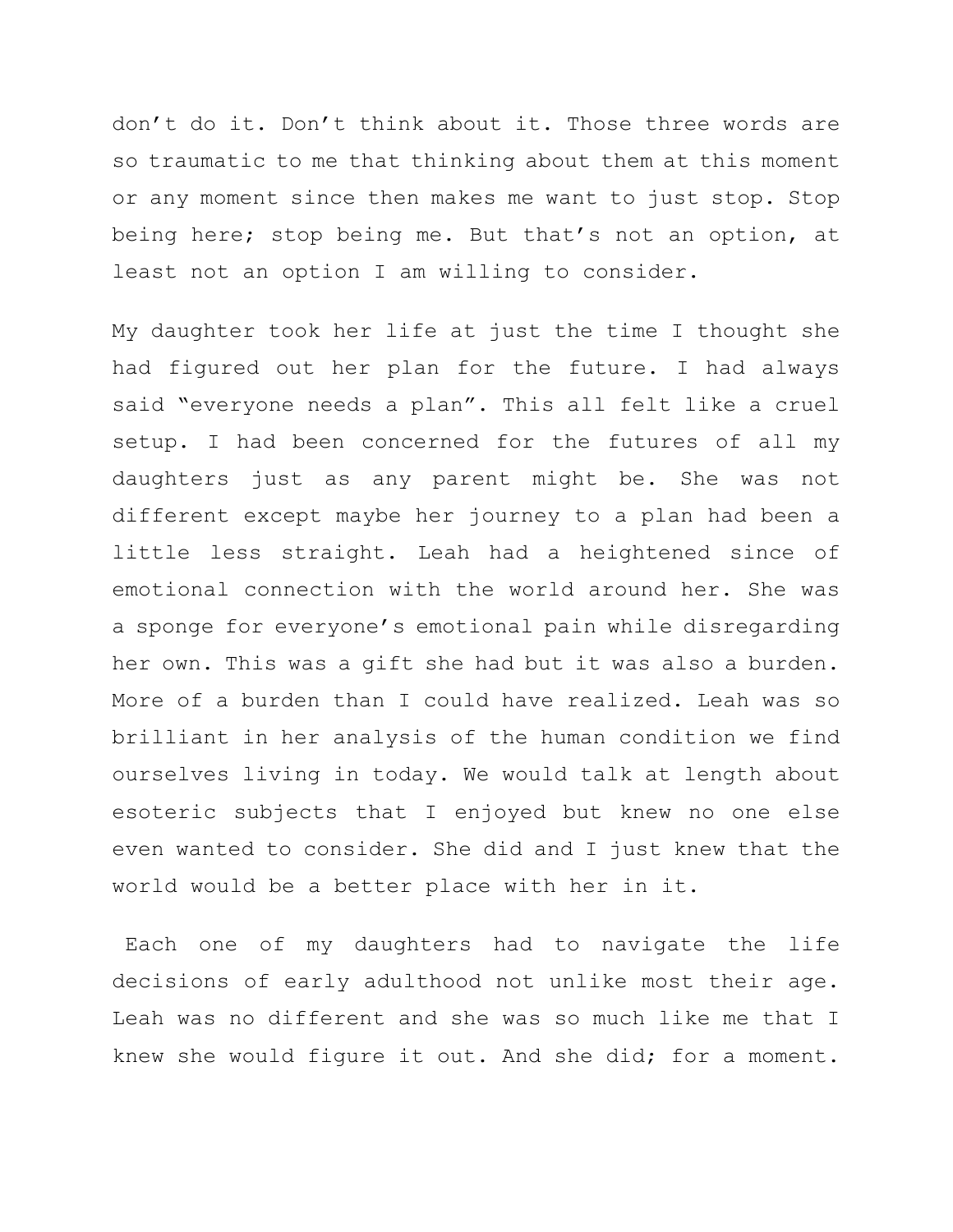She came to me in early June with a plan. It was a good plan. Enroll in school, move closer to me, and set herself up for several years of college. Part of her plan I thought was not the best decision. I gave her an alternative. She had been living on her own for a few years, but now she wanted to move back home while she went to school. I thought it would be better for her to maintain her independence so I offered to pay most of her living expenses while she was in school. That is a decision I will forever second guess.

I was so excited and comforted by her renewed enthusiasm. I could now sleep easier knowing that all my daughters were "on their way" to being happy and productive adults especially my youngest. Unfortunately, I did not know the whole story. Her whole story. Remember she could not help but feel the pain of others and carry it like it was her own. I knew the part of the story that I could see from my perspective, through the lens of my life experiences, but not through her lens. That is hard! That takes a level of empathy and compassion I didn't have. These details of her story were extremely important to her and ultimately her life.

Leah started school in early August with renewed enthusiasm. I went with her to pick out a new desk and chair. She took a friend to Target to buy supplies for her classes. I later found that there was even enthusiasm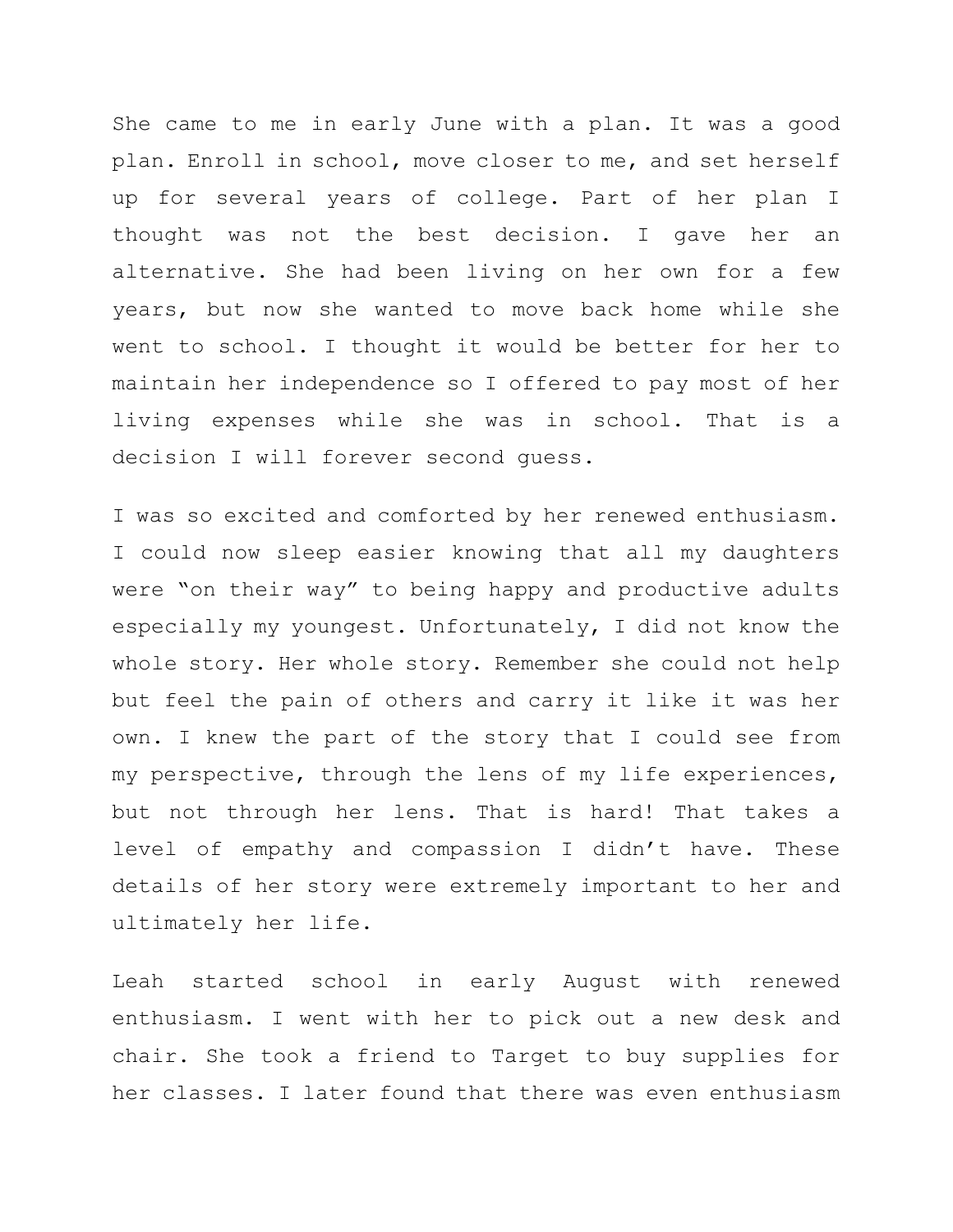in the supplies she purchased. Not only items she really needed, but also classic 'school supplies'; pencils, paper, a stapler; those meant to her she was serious about her education. Those simple supplies were a symbol of success to her. She also joined a local gym as an outlet from school.

We met for coffee the Sunday before this August afternoon as we had done repeatedly in the weeks before. I ask her about school and work. She told me about a personal reflection she was working on to present to the class. She mentioned that maybe she could practice on me. She wouldn't let herself believe what she did was good. I gave her good advice; I thought. It was advice from my perspective again not from hers. I was not psychologically advanced enough to place myself in her situation fully and be empathic and compassionate enough to understand her needs.

She had texted me two days before that August afternoon to ask if she could come over. I said "yes". She had texted back an hour later and said "Never mind. I love you so much". I said "I love you too". In retrospect, that "so much" added to her I love you had meaning I could never have suspected. I recall thinking that there might be more to those words rather than a simple text.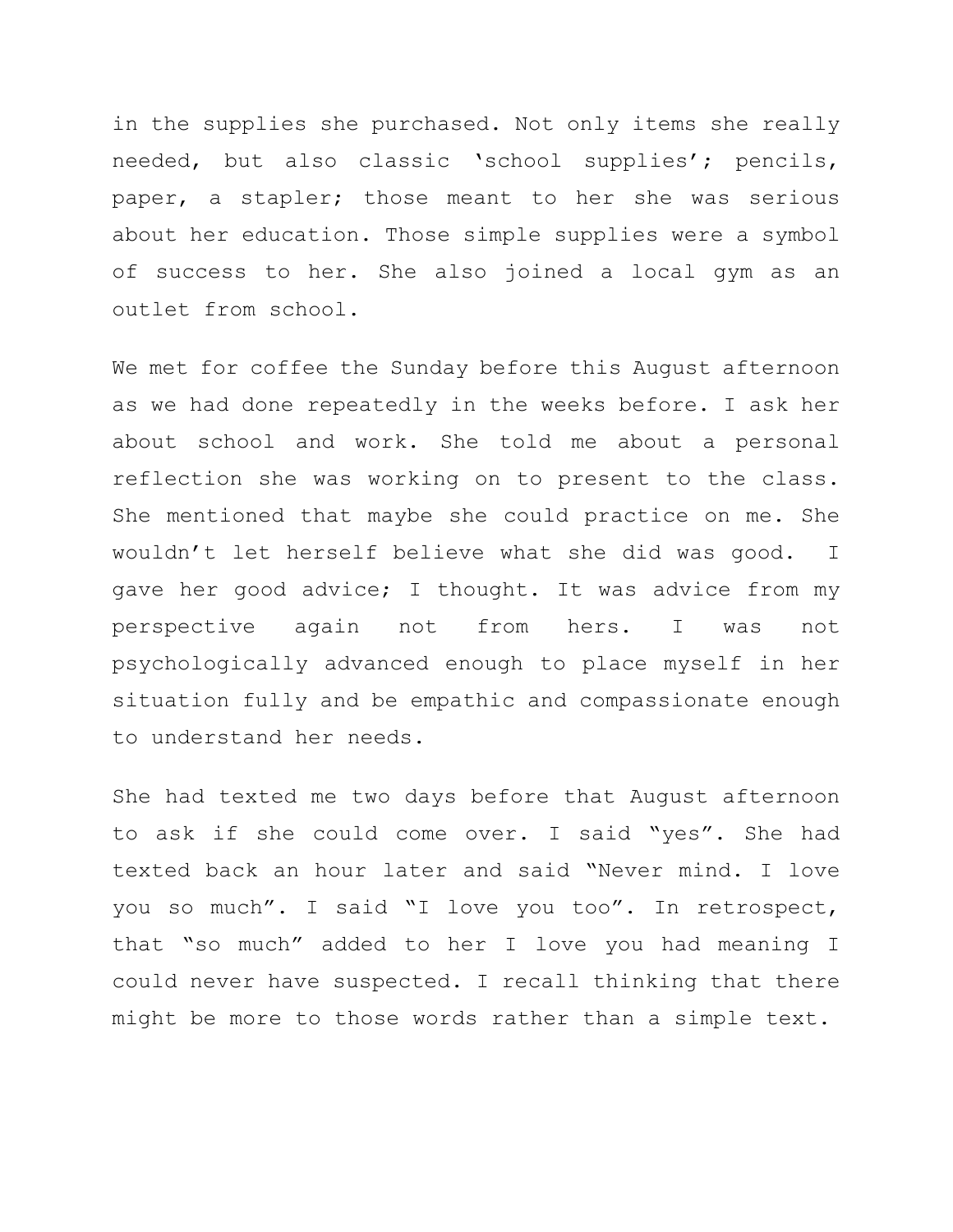The clock had finally counted down. After that August afternoon, I spent many of the next days, weeks, and months in complete disengagement. I did not want to come back without her. I did not know how to come back without her. I was desperate for answers to questions I had trouble even knowing how to ask. The pain was emotional and even physical. I would hear people talking but it was if they were isolated from me and the sounds were muffled. Like in a dream when you want to say something but you cannot make yourself form the words. I tried to find answers. Why did this have to happen? How could I go on without her? What was the world going to be like without her?

The night after her death I stayed at her apartment if only because I was not there at the moment she needed me most the night before. I spent most of the night looking at how she left her mail on the table. It was just scattered about. How she placed her school books on her desk. Very neatly on the desk and the bookshelf. What food she had left in her refrigerator. Healthy foods; strawberries, Boca burgers. Why her sunglasses were in her bathroom sink? This went on and on and on all night. No answers to those questions. At least no immediate answers. I went to a religious sponsored support group for people and families like me. No answers. I went to grief counseling. No answers.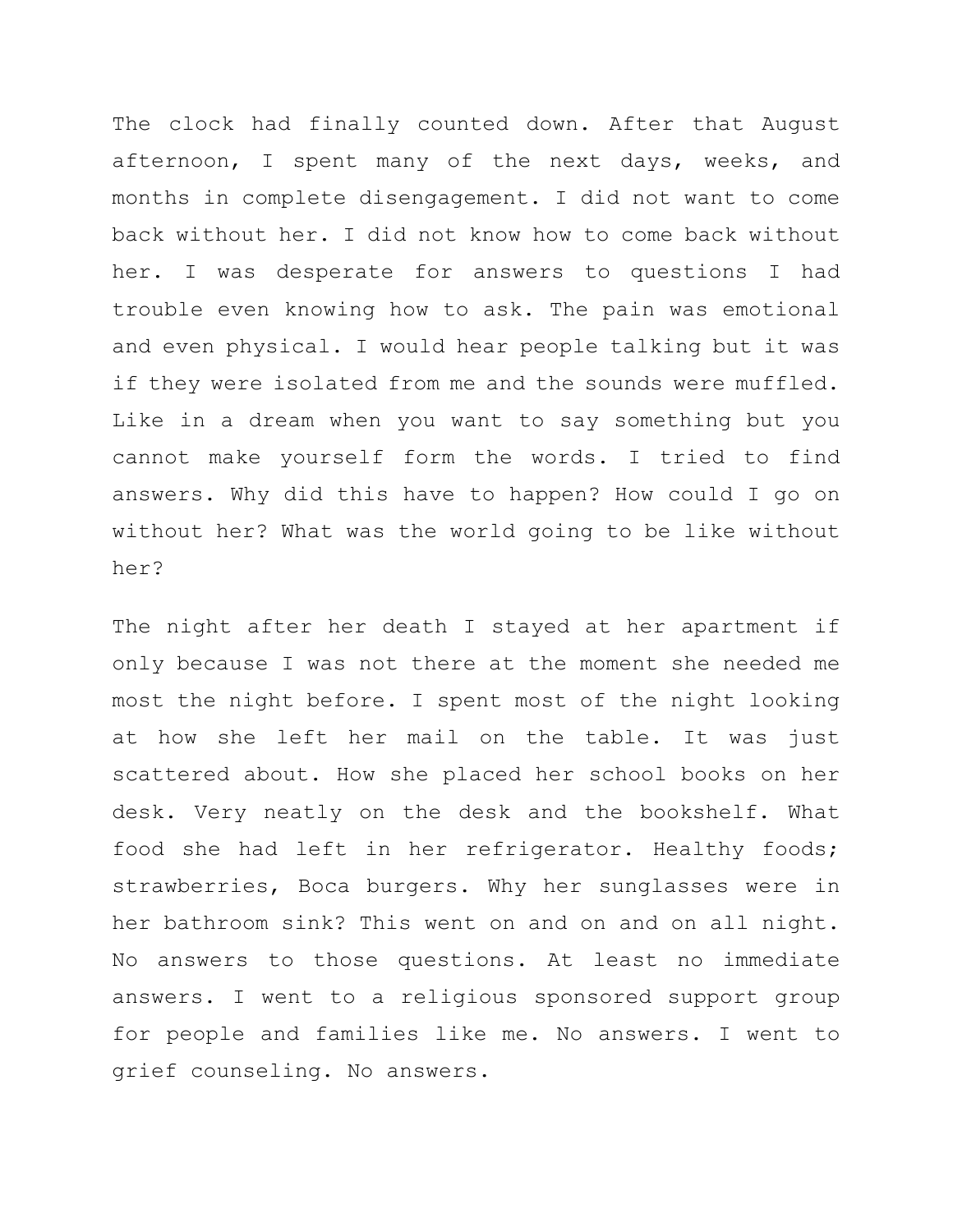There are no answers. No answers like I would have expected in my previous world. This new world is full of self-reflection and second guessing. The introspection and self-analysis is about how I interact with people in my new world. This is a way I can take a little of Leah's compassion and let it live in me. The self-reflection is the only way to possibly survive this new world because without it the second guessing would create a very dark place. A place you cannot see from and no one can see in. The pain, both emotional and physical, will never diminish, but through this new found self-reflection you can connect with people, family and friends, in a way that would not be possible without it. It can open you up to a language and understanding not available to you before. If you have experienced a similar tragedy you have found yourself in a new and different world like me. Find your way to convert it to better understanding.

If you are feeling something similar to what we can imagine Leah was feeling, find someone you trust and make them understand something you probably don't even understand. We do want to help you.

If someone reaches out to you and you get even a little hidden message about their pain; listen; have empathy for them; be the person they need.